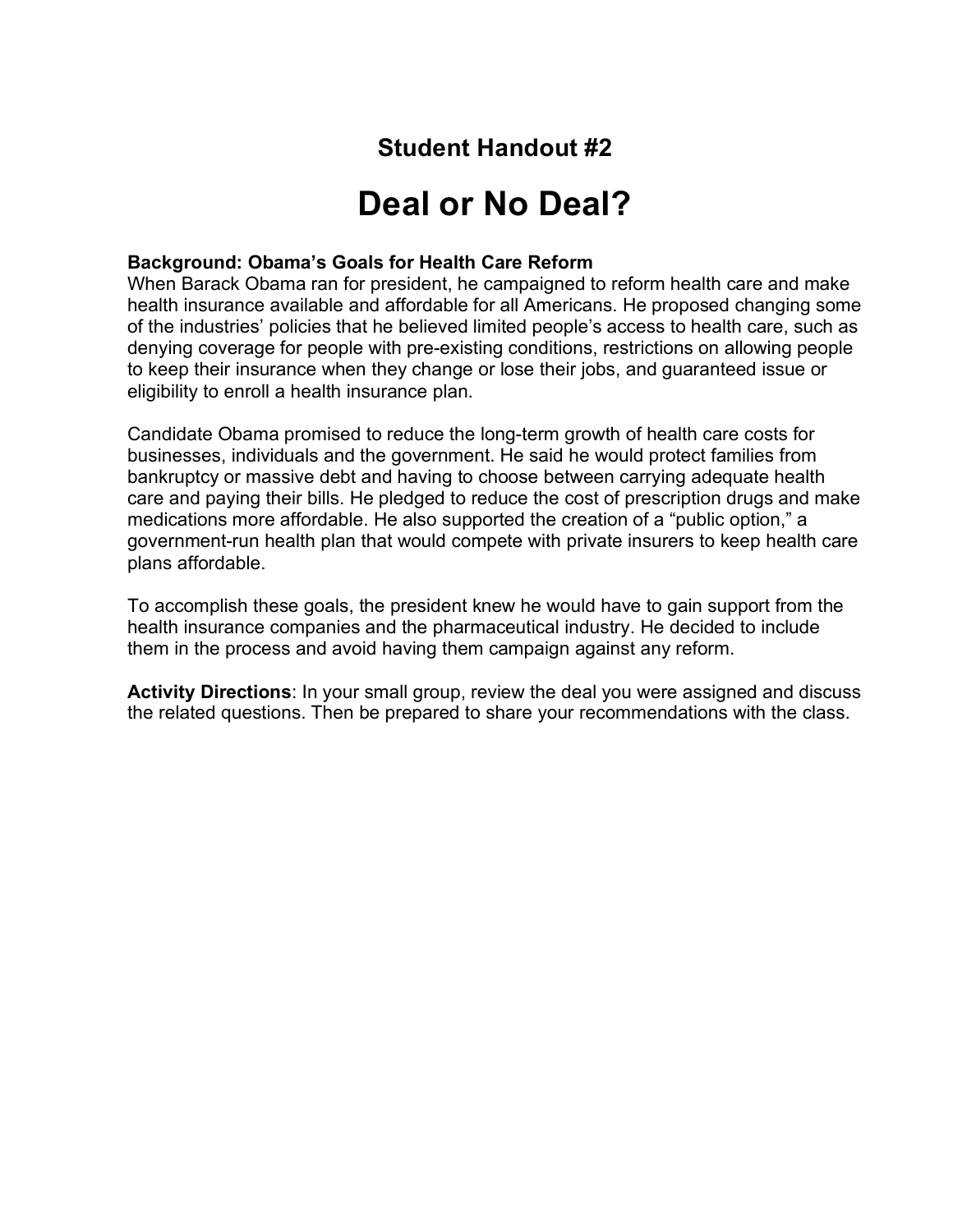**Deal # 1 Health Insurance Industry Proposal:** The health insurance industry understands the American public is demanding change in health care. The industry has publicly stated that it is committed to change and restructuring the way health care is administered in the country. It is committed to helping the Obama administration arrive at a workable solution. Here is what the health insurance industry proposes:

- It supports universal health care coverage. To ensure universal coverage, the health insurance industry proposes a mandate in the bill that all people must buy health insurance. That way, the pool of participants will be large enough to offer lower, more affordable premiums per customer through a balance of high-risk and low-risk clients. The mandate will also help to eliminate the provision on denying coverage due to preexisting conditions.
- The industry rejects a public option—a government-administered health care plan that provides health care coverage for individuals or companies that cannot afford to buy private health care coverage. The industry believes this proposal is counterproductive. If allowed, the government could always offer lower premiums than the for-profit companies. Small businesses or individuals might feel compelled to drop their coverage to save money and opt out of private health care coverage.
- The industry will support health care legislation only if these two conditions are met. Otherwise it will campaign against it.

Discuss the following questions:

- Do you feel the health insurance industry is being reasonable in proposing this compromise in light of the promises it made to work with the Obama administration?
- List the advantages and disadvantages of this proposal in meeting the Obama administration's goals.
- If the Obama administration were to accept this proposal, how would it reconcile its decision to its political base in light of Obama's promise to create a public option during the election campaign? How important is it for the administration to remain true to Obama's campaign promises when passing such a complex bill?
- Do you recommend that the Obama administration agree to this proposal? Explain your reasons.